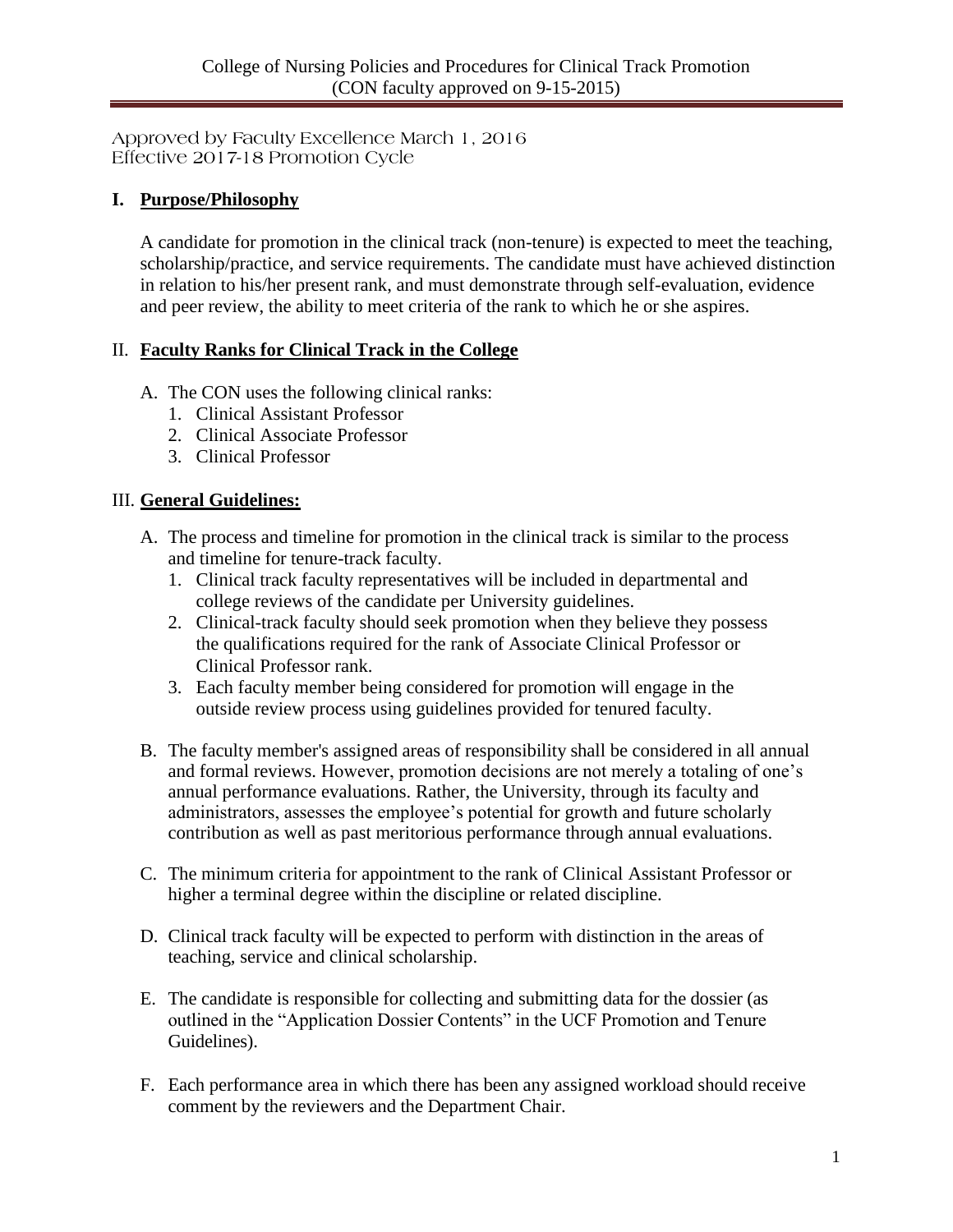# **IV.Promotion to Associate Clinical Professor**

## A. **Teaching**

### 1. **Criteria Statement**

- a. Demonstrates leadership in teaching, planning, revising, and/or evaluating existing or new courses.
- b. Demonstrates teaching effectiveness in all areas of assignment.
- c. Assists in developing, implementing and/or evaluating curricula or courses.
- d. Facilitates student problem solving through effective use of university and community resources, including practice settings, to promote student learning opportunities.
- 2. **Examples of Evidence:** May include, but are not limited to:
	- a. Consistent pattern of above average student evaluations (Student Perception of Instruction (SPI) in the majority of courses taught. Evaluative data should be provided for each course every time it is taught.
	- b. Reflective self-evaluation of teaching, identifying areas of strength and weakness, and a plan for success.
	- c. Peer evaluation of classroom, online, or clinical teaching that demonstrates teaching effectiveness.
	- d. Description of activities developed to facilitate student learning.
	- e. Self-evaluation of student advising.
	- f. Awards or honors for teaching and/or advising.
	- g. Participation in Faculty Center for Teaching and Learning (FCTL) activities.
	- h. Funding for academic program development and/or evaluation.

### **B. Clinical Scholarship**

### 1. **Criteria Statement**

- a. Demonstrates excellence in scholarship related to clinical practice.
- b. Recognized as a role model of excellence within the clinical practice setting.
- c. Facilitates and participates in nursing and/or interdisciplinary research/clinical projects, or other scholarly or creative activities related to clinical practice.
- d. Consistent and continuing record of publication with an average of at least two peer-refereed or other influential publication every two (2) years. Faculty member should be first or second author on the majority of publications. Manuscripts accepted for publication, but not yet in print or online, may be included as evidence.
- e. Integrates research findings into practice and/or teaching.
- f. Consistent and continuing record of presentations with an average of at least two peer-refereed or other influential venues every three (3) years. Faculty member should be first or second author on the majority of presentations.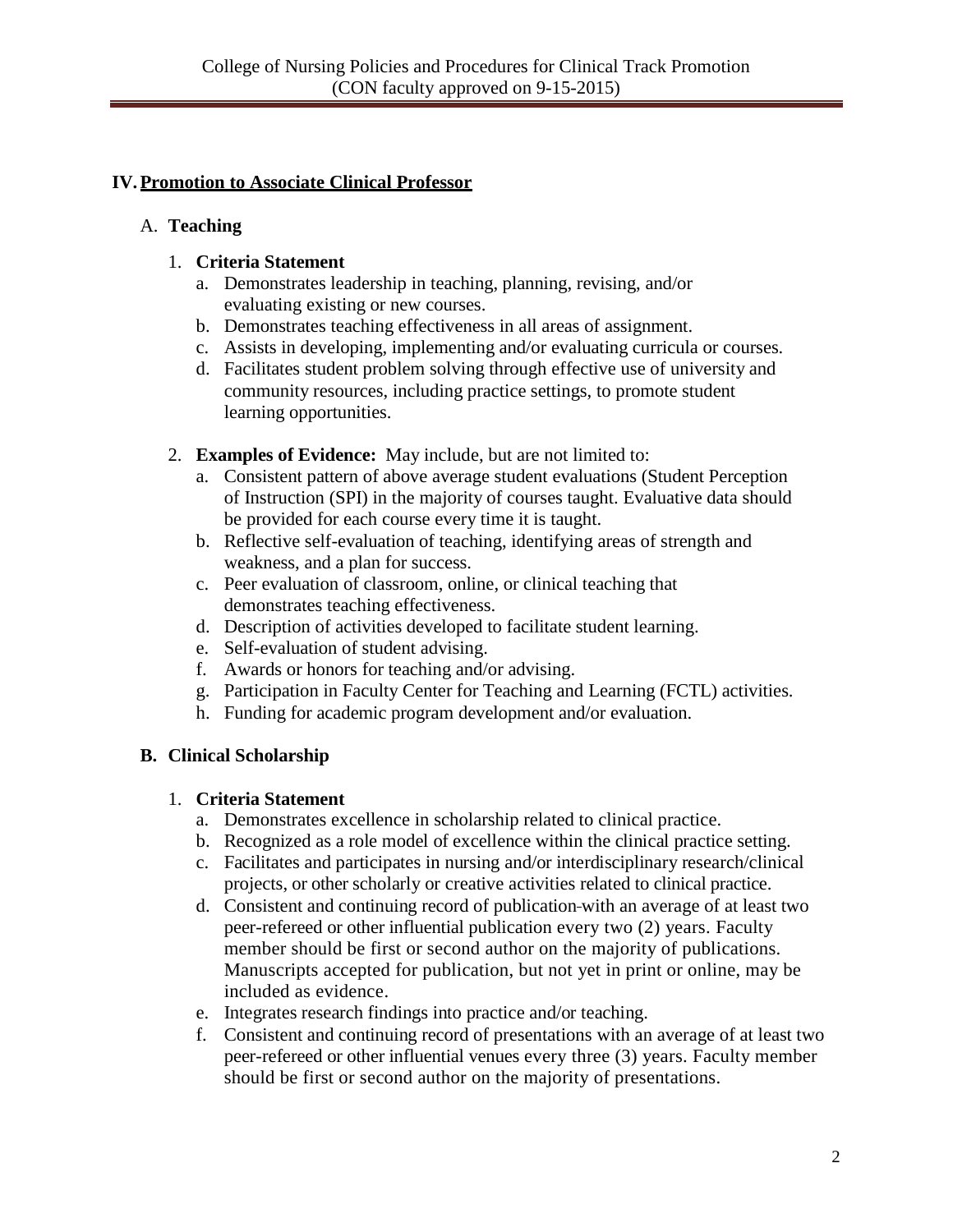- 2. **Examples of Evidence:** May include, but are not limited to:
	- a. Publications in journals that focus on clinical practice.
	- b. Acquisition of intramural and/or extramural funding to support clinical practice projects or clinical program development.
	- c. Acquisition and maintenance of national certification in area of clinical practice within two  $(2)$  years of appointment.
	- d. Data indicating participation in research, such as identification of clinical problems, data collection, and/or collaboration on research project as a clinical content expert.
	- e. Data indicating participation in resolution of clinical practice problems and/or development of research-based clinical interventions, and/or innovative practice sites or models. Evidence of such participation may include reports, proposals, letters of support from collaborators, meeting minutes, etc.
	- f. Presentation of scholarly work at peer-refereed state, regional, and/or national conferences.

## C. **Service**

### 1. **Criteria Statement**

- a. Participates actively in department, and/or college and/or university committees.
- b. Participates actively in local, state, regional, or national professional or community service organizations.
- 2. **Examples of Evidence:** May include, but are not limited to:
	- a. Consistent record of participation and emerging leadership in department, college and/or university committees.
	- b. Consistent record of participation and emerging leadership in professional and/or community organizations.
	- c. Peer review activities (e.g., grant proposal, journal articles, conferences, etc.).
	- d. Policy or program development or evaluation.
	- e. Examples of projects, reports or coordinated activities beyond the College of Nursing related to the individual's clinical foci.

# V. **Promotion to Professor**

# **A. Teaching**

### **1. Criteria Statement**

- a. Provides leadership in developing, implementing and/or evaluating curricula or courses.
- b. Assumes leadership in developing collaborative external and/or internal relationships to promote student learning opportunities.
- c. Mentors junior faculty in teaching.
- d. Facilitates student problem solving through effective use of university and community resources, including practice settings, to promote student learning opportunities.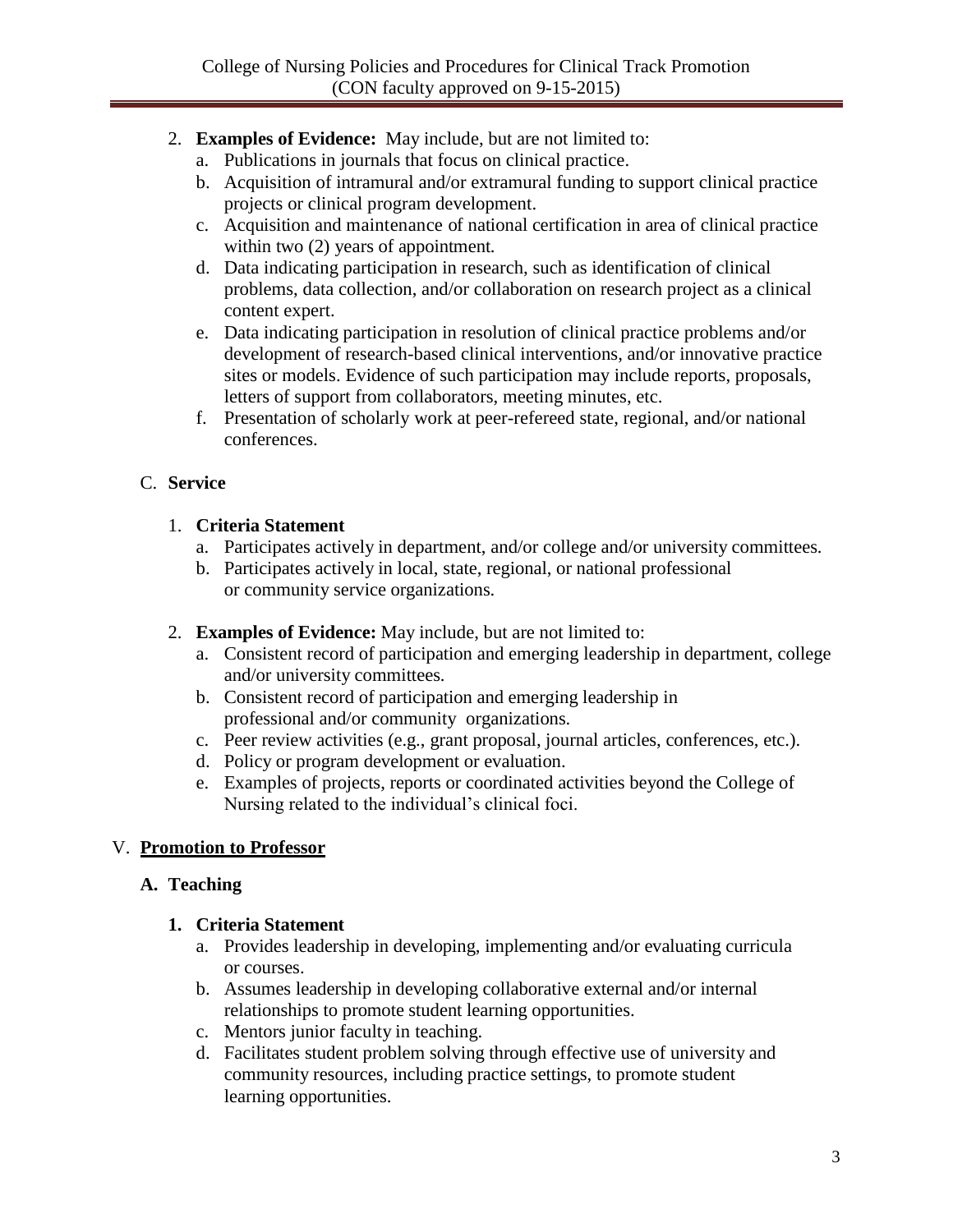- 2. **Examples of Evidence:** May include, but are not limited to:
	- a. Consistent pattern of above average student evaluations (SPI) for the majority of courses taught in preceding years. Evaluative data should be provided for each course, every time it is taught.
	- b. Reflective self-evaluation of teaching, identifying areas of strength and weakness, and plan for success.
	- c. Peer evaluation of classroom, online, or clinical teaching that demonstrates teaching effectiveness.
	- d. Products that have promoted excellence in teaching (e.g., texts, reports, training grants, multimedia, FCTL or other presentations).
	- e. Consultation with external programs in area of expertise.
	- f. Description of activities developed to facilitate student learning.
	- g. Self-evaluation of student advising.
	- h. Awards or honors for teaching and/or advising.
	- i. Facilitates interdisciplinary activities.

#### **B. Clinical Scholarship**

#### **1. Criteria Statement**

- a. Demonstrates leadership in the advancement of scholarship related to clinical practice.
- b. Recognized as a role model of excellence within the clinical practice setting.
- c. Facilitates and participates in nursing and/or interdisciplinary research/clinical projects, or other scholarly or creative activities related to clinical practice.
- d. Integrates research findings into practice and/or teaching.
- e. Disseminates findings of clinical scholarship in peer-reviewed journals or other influential publications—with average of at least two (2) peer-refereed or other influential publications every three years. Faculty member should be first or second author on the majority of publications. Manuscripts accepted for publication, but not yet in print or online, may be included as evidence.
- f. Consistent and continuing record of clinically related scholarly presentations with an average of at least (2) two peer-refereed or other influential venues every three (3) years. Faculty member should be first or second author on the majority of presentations.
- g. Demonstrates a record of extramural funding for scholarly projects.
- 2. **Examples of Evidence:** May include, but are not limited to:
	- a. Leadership roles in clinically-related research projects that include staff, students, and colleagues.
	- b. Consultations at national and/or international level as a clinical expert.
	- c. A record of presentation of peer-refereed scholarly work at the national and/or international level.
	- d. Author or coauthor of publications and/or presentations with students, junior colleagues, and/or practice colleagues.
	- e. Evaluation of effectiveness of changes in the clinical practice arena based on quality improvement initiatives.
	- f. Leadership in state, national or international health policy development.